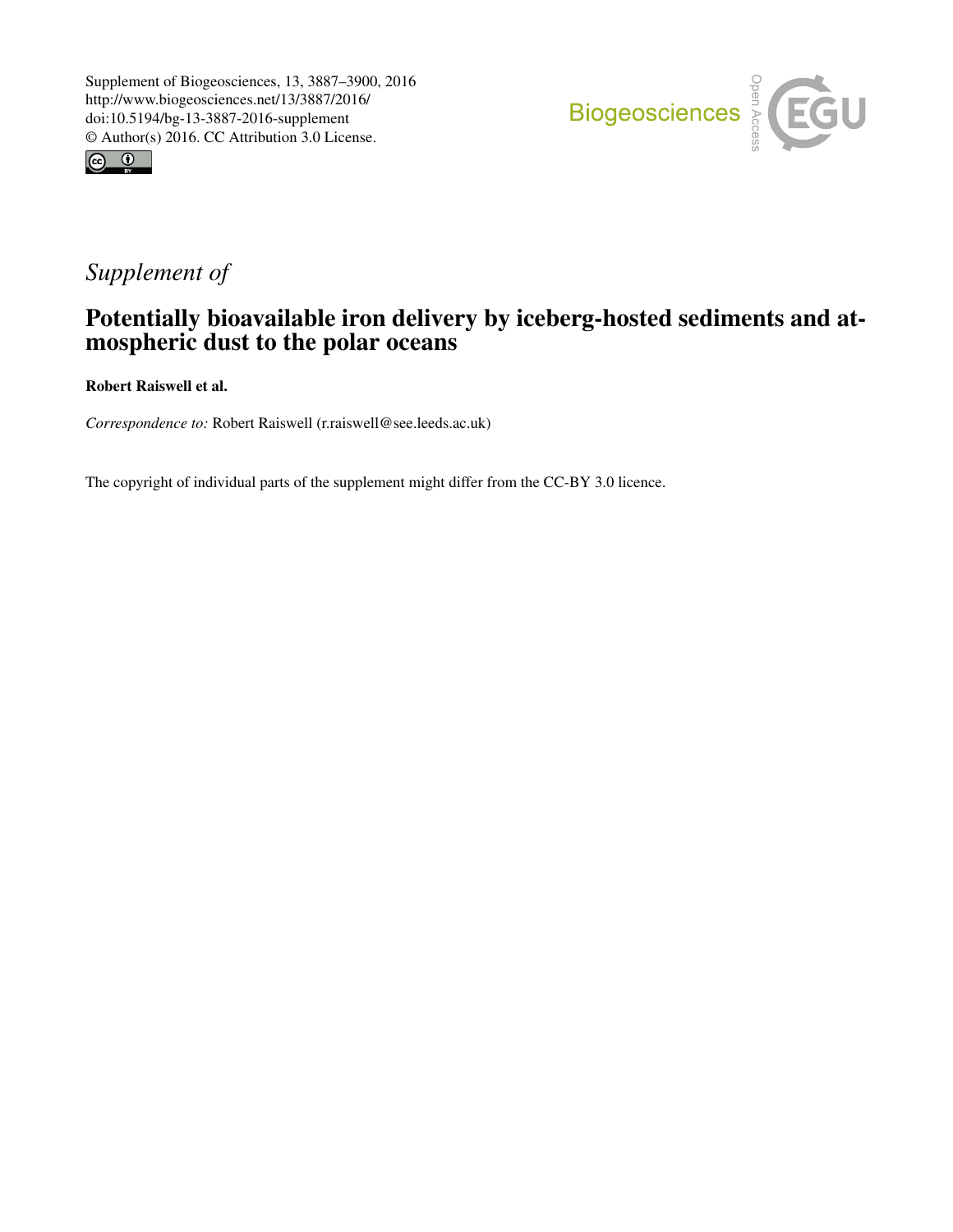### **This file contains Tables S1, S2, S3 and S4.**

Table S1. Iceberg and glacial ice-hosted sediment samples

| <b>Locality (No of Samples)</b>                 | <b>Literature Reference</b>    |  |  |
|-------------------------------------------------|--------------------------------|--|--|
| <b>Icebergs</b>                                 |                                |  |  |
| Narsarsuaq, West Greenland (11)                 | New Data*                      |  |  |
| Sermilk, East Greenland (8)                     | New Data*                      |  |  |
| Kongsfjorden, Svalbard (14)                     | New Data                       |  |  |
| Wallenbergfjorden, Svalbard (8)                 | New Data                       |  |  |
| Liefdenfjorden, Svalbard (1)                    | Raiswell et al. (2008a)        |  |  |
| Weddell Sea, Antarctica (3)                     | Shaw et al. (2011)             |  |  |
| Seymour and King George Islands, Antarctica (6) | Raiswell et al. (2008a)        |  |  |
| <b>Glacial Ice</b>                              |                                |  |  |
| Mt. Capley, Antarctica (2)                      | New Data                       |  |  |
| Charles Peak, Antarctica (2)                    | New Data                       |  |  |
| Canada Glacier, Antarctica (1)                  | Raiswell et al. (2008a)        |  |  |
| Taylor Glacier, Antarctica (3)                  | Raiswell et al. (2008a)        |  |  |
| Russell Glacier, Greenland (3)                  | New Data and Yde et al. (2010) |  |  |
| Mittivakkt Glacier, Greenland (1)               | Yde et al. (2010)              |  |  |
| Finsterwalderbreen, Svalbard (2)                | New Data                       |  |  |
| Engabreen, Norway (2)                           | New Data                       |  |  |

Filtered through 2.7µm Whatman 542 filter. \*Filtered through 0.4/0.45µm membrane filters.

|  | Table S2. Atmospheric dust samples |  |
|--|------------------------------------|--|
|--|------------------------------------|--|

| Locality (No of Samples) | <b>Sample Description or Reference</b>                 |
|--------------------------|--------------------------------------------------------|
| $\Gamma$ Crete (1)       | New Data, dry deposition sampled from a dust collector |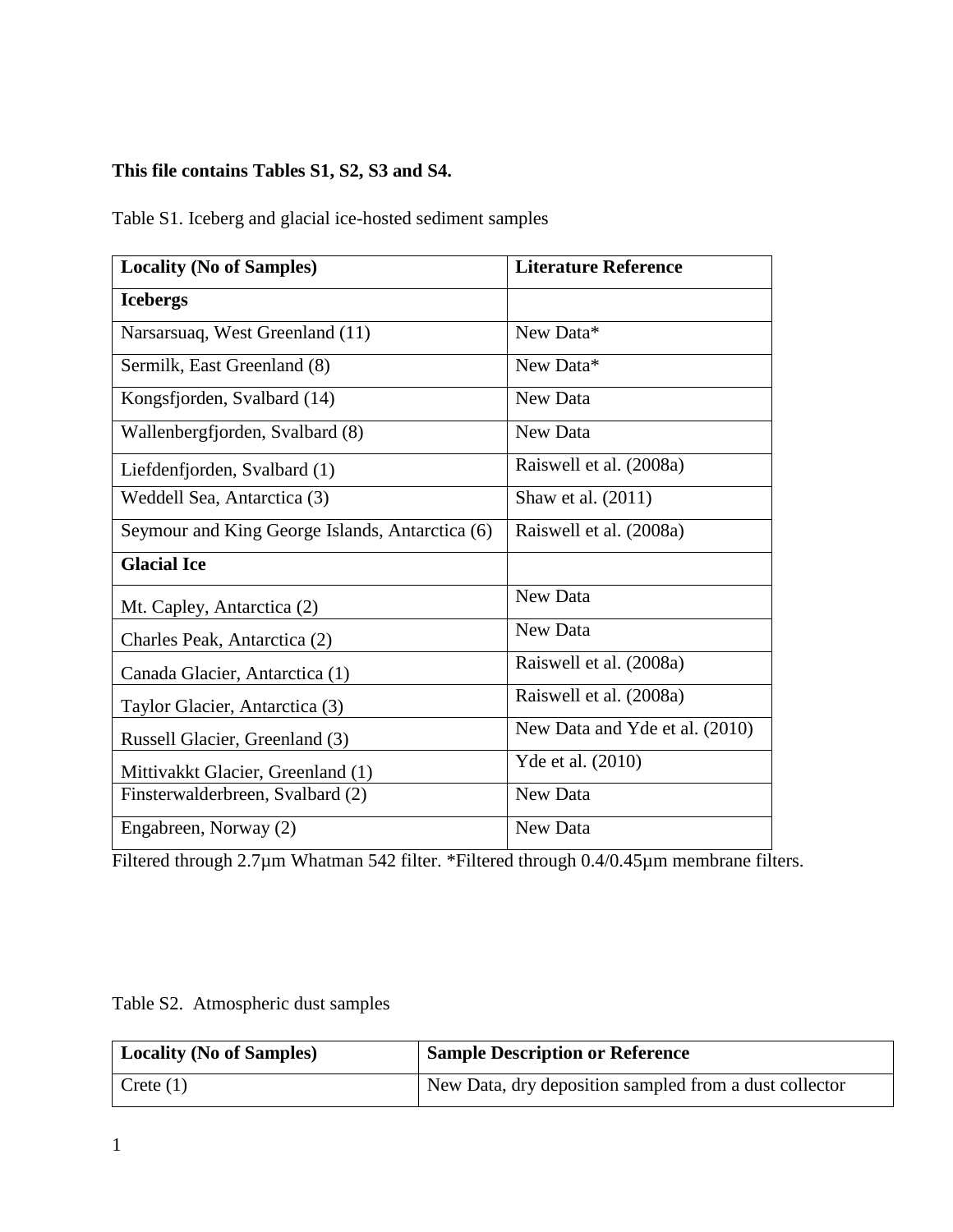| Rosh Pina, Israel (1)                | New Data, dry deposition sampled from clean glass surface |
|--------------------------------------|-----------------------------------------------------------|
| Beijing, China (1)                   | New data, dry deposition from a clean surface (Shi et al. |
|                                      | 2012)                                                     |
| Rio Gallegos, Southern Patagonia (3) | New data, dry deposition from a clean surface             |
| Eastern Tropical Atlantic Ocean (6)  | New Data (see Baker et al., 2006)                         |
| Sea of Marmara (1)                   | New Data (see Baker et al., 2006).                        |
| Eastern Med. (2)                     | Raiswell et al. (2008b) and Shi et al. (2012)             |

Table S3. Fe contents of iceberg-hosted sediments

| <b>ICEBERGS</b>       | % FeA | %FeD  |
|-----------------------|-------|-------|
| <b>West Greenland</b> |       |       |
| 130717 Iceberg A      | 0.026 | 0.129 |
| 130717 Iceberg A      | 0.032 | 0.190 |
| 130701 Iceberg B3     | 0.051 | 0.537 |
| 130701 Iceberg B2     | 0.058 | 0.227 |
| 130701 Iceberg B1a    | 0.020 | 0.298 |
| 130701 Iceberg B1b    | 0.051 | 0.520 |
| 130701 Iceberg 2      | 0.041 | 0.310 |
| 130701 Iceberg 2      | 0.058 | 0.178 |
| 130701 Iceberg 1Di    | 0.063 | 0.660 |
| 130701 Iceberg 1Di    | 0.038 | 0.435 |
| 130619 Iceberg 1b     | 0.140 | 0.209 |
| <b>East Greenland</b> |       |       |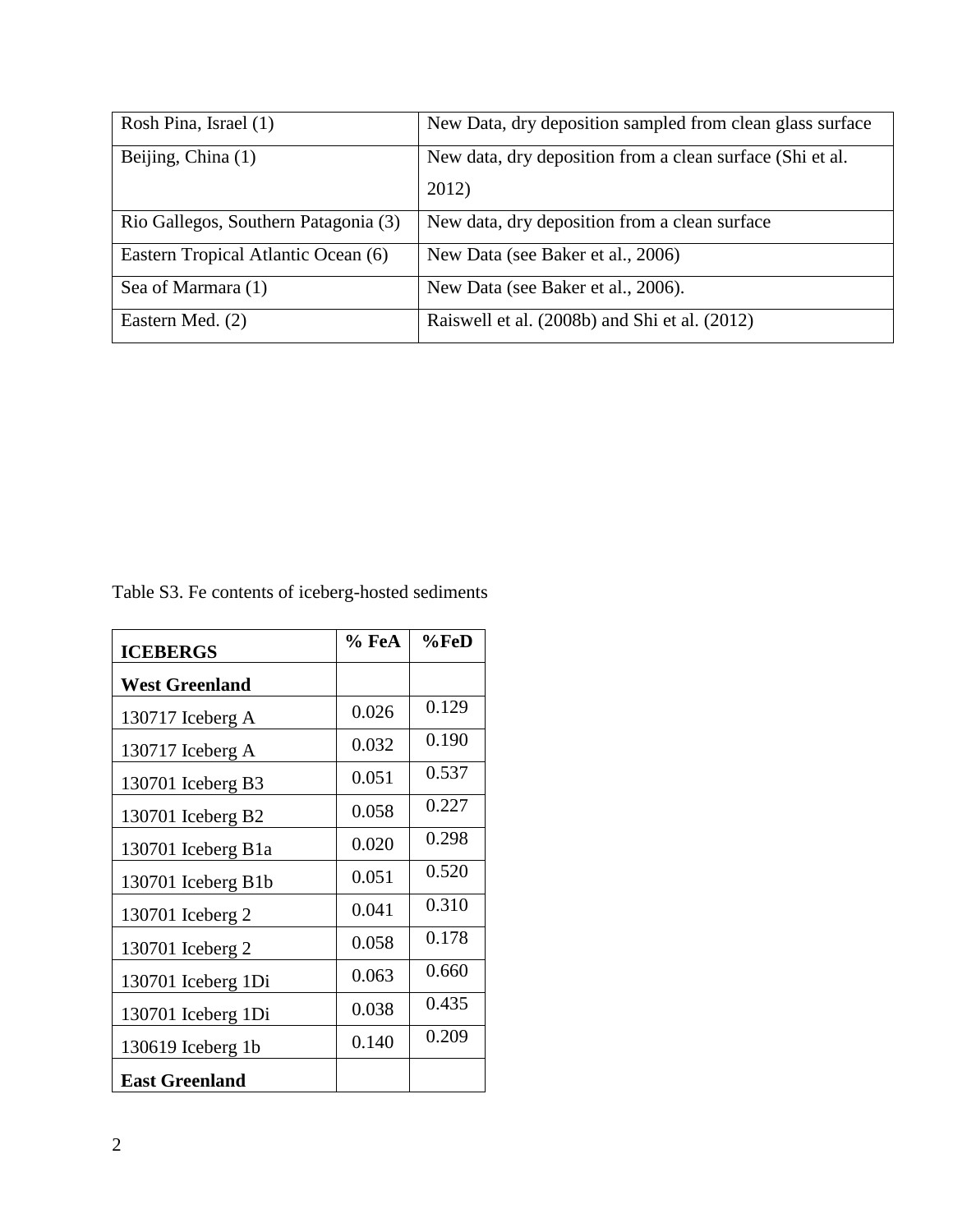| 140727 Iceberg 1a               | 0.037 | 0.330 |
|---------------------------------|-------|-------|
| 140727 Iceberg 1b               | 0.052 | 0.066 |
| 140727 Iceberg 2a               | 0.049 | 0.429 |
| 140727 Iceberg 2b               | 0.026 | 0.350 |
| 140727 Iceberg 2c               | 0.043 | 0.550 |
| 140727 Iceberg 2d               | 0.032 | 0.418 |
| 140727 Iceberg 2e               | 0.010 | 0.190 |
| 140727 Iceberg 3                | 0.025 | 0.208 |
| Antarctica                      |       |       |
| Seymour Island S1               | 0.071 | 0.780 |
| Seymour Island S2               | 0.195 | 0.860 |
| Seymour Island S3               | 0.357 | 1.20  |
| Seymour Island S4               | 0.150 | 0.810 |
| King George Island KG1          | 0.057 | 0.310 |
| King George Island KG2          | 0.058 | 0.630 |
| Weddell Sea LMG-05 <sup>3</sup> | 0.046 | 0.426 |
| Weddell Sea NBP-09 IRD1         | 0.165 | 0.625 |
| Weddell Sea NBP-09 IRD4         | 0.496 | 0.089 |
| <b>Svalbard</b>                 |       |       |
| Kongsfjorden 1                  | 0.034 | 0.375 |
| $\overline{2}$                  | 0.016 | 0.930 |
| 3                               | 0.057 | 0.252 |
| 4                               | 0.187 | 0.378 |
| 5                               | 0.037 | 0.252 |
| 6                               | 0.263 | 0.566 |
| 7                               | 0.250 | 0.293 |
| 8                               | 0.073 | 0.208 |
| 9                               | 0.256 | 0.486 |
| K1                              | 0.374 | 0.810 |
| K <sub>2</sub>                  | 0.094 | 1.185 |
| K3                              | 0.044 | 0.623 |
| K4                              | 0.129 | 0.485 |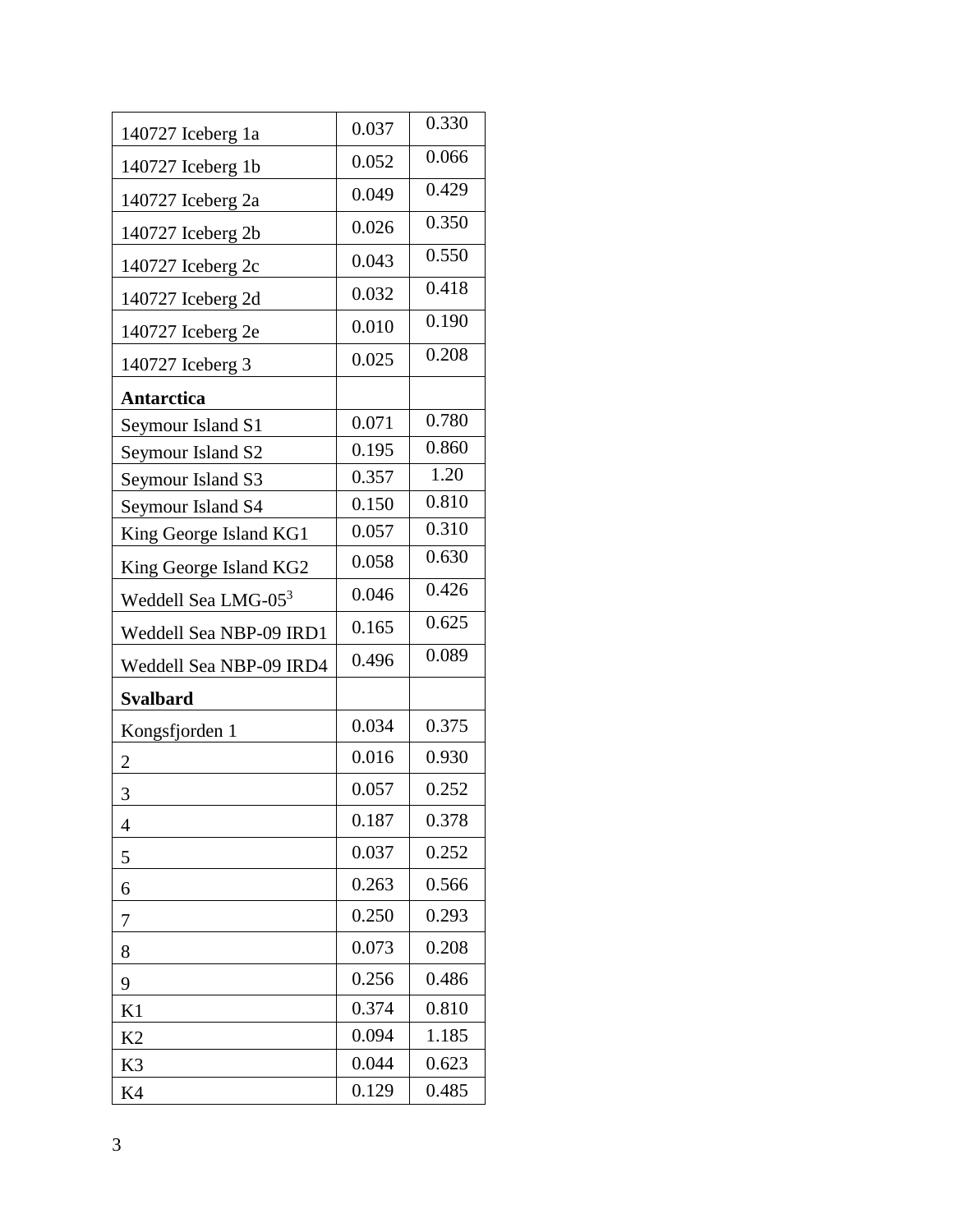| K <sub>5</sub>         | 0.089 | 0.592   |
|------------------------|-------|---------|
| Liefdenfjorden         | 0.050 | 0.210   |
| Wallenbergfjorden IMS1 | 0.254 | No data |
| IMS <sub>2</sub>       | 0.289 | No data |
| IMS3                   | 0.172 | 0.380   |
| <b>IMS3/2</b>          | 0.236 | No data |
| IMS4                   | 0.068 | 0.200   |
| IMS5                   | 0.047 | 0.44    |
| IMS6                   | 0.076 | 0.250   |
| IMS7                   | 0.481 | 0.840   |
| Mean <sup>1</sup>      | 0.076 | 0.377   |
| Low <sup>2</sup>       | 0.030 | 0.200   |
| High <sup>2</sup>      | 0.194 | 0.715   |
| <b>GLACIAL ICE</b>     |       |         |
| <b>Antarctica</b>      |       |         |
| Mt. Capley             | 0.170 | 0.170   |
| Mt. Capley             | 0.090 | 0.170   |
| Charles Peak 6         | 0.030 | 0.460   |
| Charles Peak 7         | 0.010 | 0.060   |
| Taylor T1              | 0.029 | 0.140   |
| Taylor T2              | 0.020 | 0.100   |
| Taylor T3              | 0.029 | 0.100   |
| Canada C1              | 0.023 | 0.027   |
| <b>Greenland</b>       |       |         |
| Russell R0             | 0.032 | 0.000   |
| Mittivakkt             | 0.016 | 0.093   |
| <b>Russell R1</b>      | 0.014 | 0.024   |
| <b>Russell R2</b>      | 0.035 | 0.046   |
| <b>Norway</b>          |       |         |
| Engabreen E1           | 0.026 | 0.050   |
| Engabreen E2           | 0.033 | 0.085   |
| <b>Svalbard</b>        |       |         |
| Finsterwalderbreen F1  | 0.045 | 0.096   |
| Finsterwalderbreen F2  | 0.030 | 0.179   |
| Mean <sup>1</sup>      | 0.030 | 0.091   |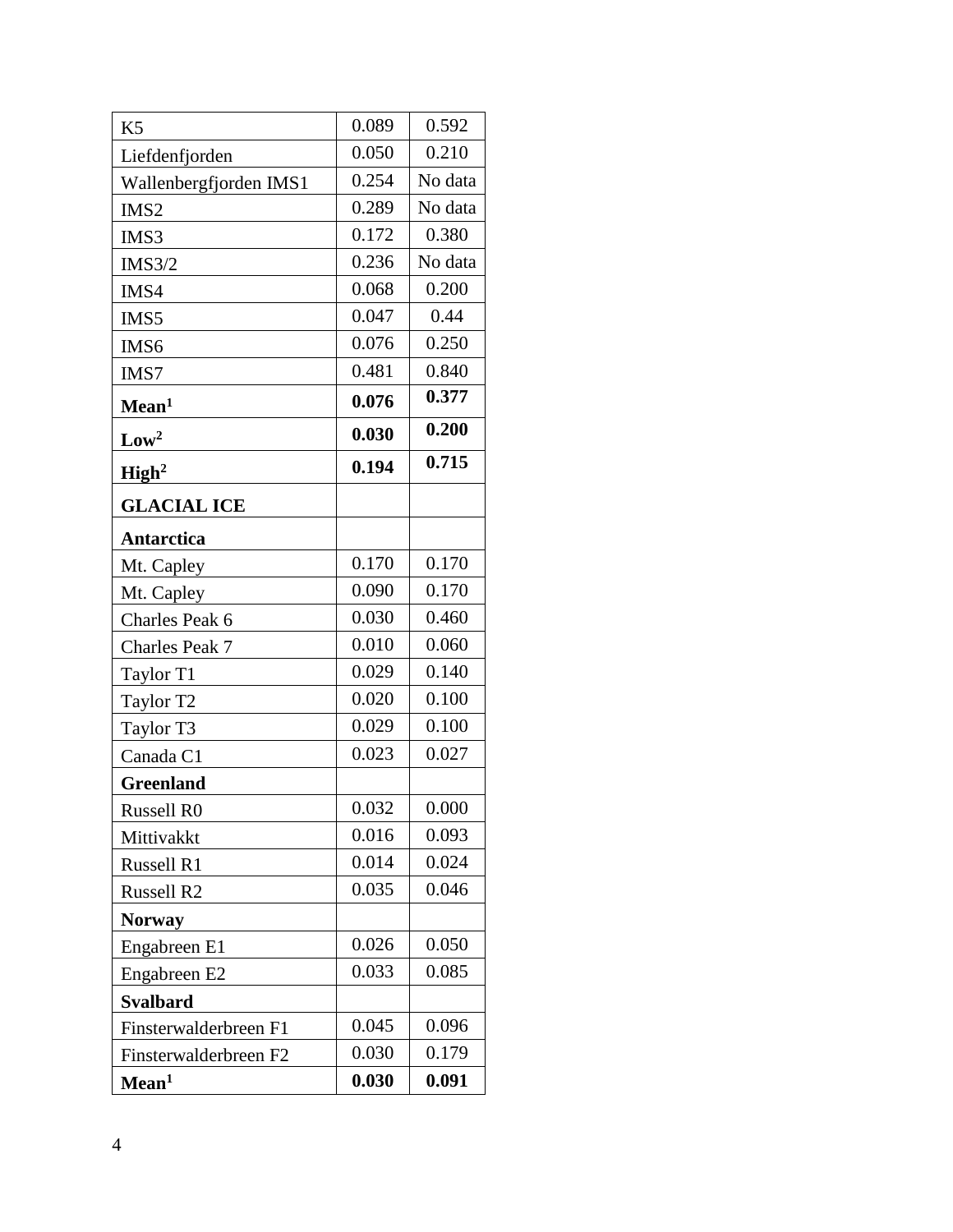| $\sim$ Low <sup>2</sup>                    |  |  | 0.015 | 0.042 |
|--------------------------------------------|--|--|-------|-------|
| $\overline{\phantom{a}}$ High <sup>2</sup> |  |  | 0.060 | 0.196 |
| $\mathbf{r}$<br>$\cdot$                    |  |  |       |       |

<sup>1</sup>Logarithmic Mean for FeA and FeD

<sup>2</sup>Low and high values for FeA and FeD derived from the logarithmic standard deviation.

<sup>3</sup>Mean of size fractions 63-125  $\mu$ m and 125-250 $\mu$ m.

Table S4. Fe contents of aeolian dust samples

| <b>Sample Location</b>                         | %FeA  | %FeD  | $%$ FeT | $(FeA + FeD)/FeT$ |
|------------------------------------------------|-------|-------|---------|-------------------|
| Crete.                                         | 0.009 | 0.71  | No data | No data           |
| Rosh Pina, Israel.                             | 0.011 | 1.13  | No data | No data           |
| Eastern Med.                                   | 0.03  | 0.82  | No data | No data           |
| Eastern Med.                                   | 0.025 | 0.975 | 2.81    | 0.36              |
| Beijing, China                                 | 0.06  | 0.78  | 3.50    | 0.24              |
| <b>Atlantic M03</b>                            | 0.058 | 1.58  | 3.88    | 0.42              |
| $18.0^{\circ}$ N 20.7°W to $18^{\circ}$ N 19°W |       |       |         |                   |
| <b>Atlantic M04</b>                            | 0.106 | 1.46  | 3.01    | 0.52              |
| 31.95°N 21.46°W to 30.0°N 20.0°W               |       |       |         |                   |
| <b>Atlantic M01</b>                            | 0.033 | 1.58  | 4.15    | 0.41              |
| $17.1\text{°N}$ 24.8°W to 18.0°N 22.5°W        |       |       |         |                   |
| <b>Atlantic M05</b>                            | 0.030 | 1.42  | 4.42    | 0.33              |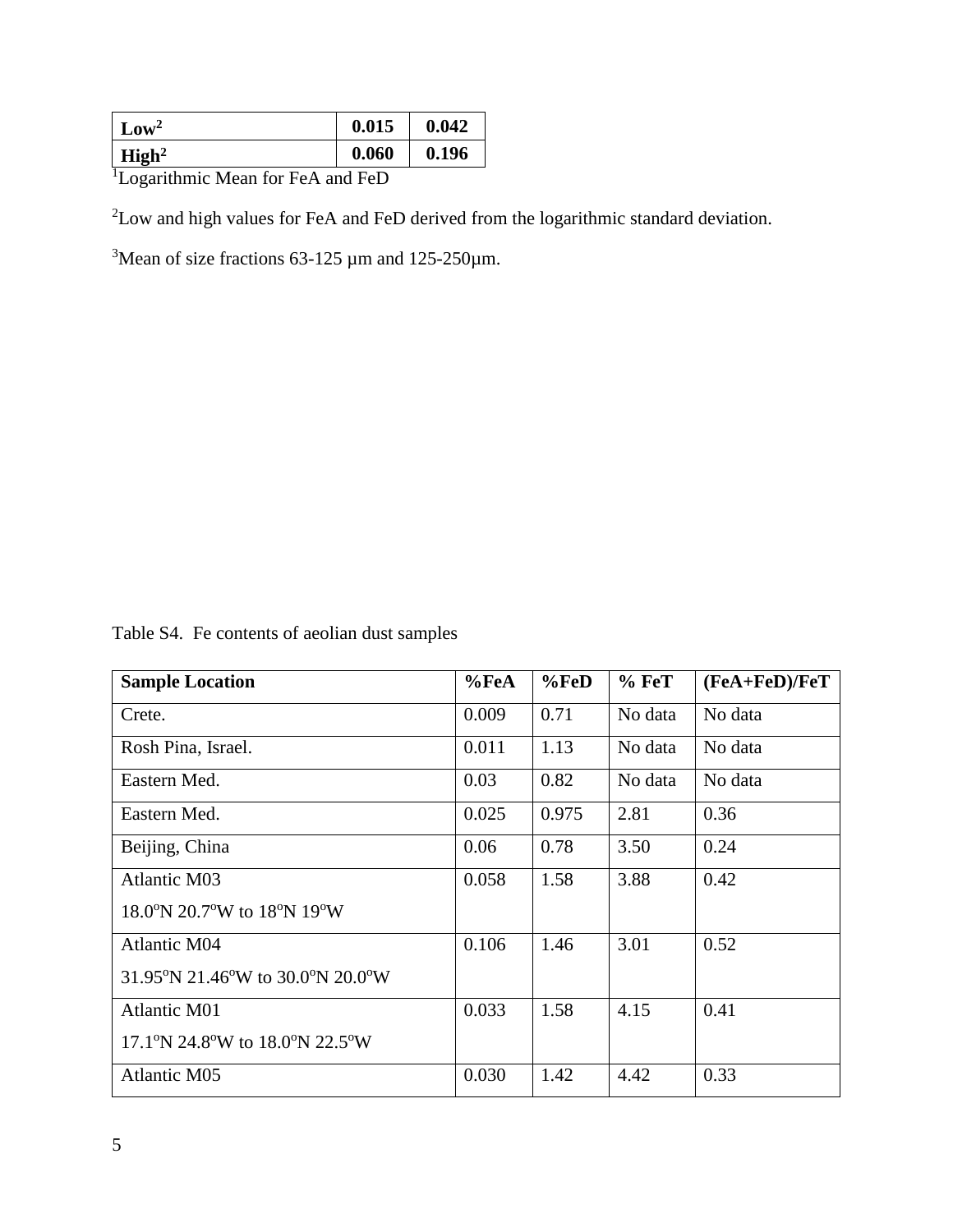| 18.0°N 17.5°W to 18.5°N 16.5°W    |       |        |         |         |
|-----------------------------------|-------|--------|---------|---------|
| Atlantic M06                      | 0.044 | 1.60   | 4.50    | 0.37    |
| 18.5°N 16.5°W to 18.8°N 18.0°W    |       |        |         |         |
| Atlantic M07                      | 0.033 | 1.49   | 4.10    | 0.37    |
| 18.8°N 18.0°W to 19.1°N 16.5°W    |       |        |         |         |
| Sea of Marmara 18                 | 0.022 | 0.11   | No data | No data |
| 40.66°N 27.46°W to 40.98°N 28.95W |       |        |         |         |
| Southern Patagonia P1             | 0.07  | 0.722  | No data | No data |
| Southern Patagonia P2             | 0.086 | 0.520  | No data | No data |
| Southern Patagonia P3             | 0.099 | 0.4468 | No data | No data |
| Mean <sup>1</sup>                 | 0.038 | 0.868  |         |         |
| Low <sup>2</sup>                  | 0.018 | 0.426  |         |         |
| High <sup>2</sup>                 | 0.081 | 1.76   |         |         |

<sup>1</sup>Logarithmic Mean for FeA and FeD,

<sup>2</sup>Low and high values for FeA and FeD derived from the logarithmic standard deviation.

#### 1

### 2 **References:**

- 3 Baker, A.R., and P.L. Croot.; Atmospheric and marine controls on aerosol solubility in seawater,
- 4 Mar. Chem*.,* 120, 4-13, 2010.
- 5 Raiswell, R., Benning, L.G., Tranter, M., and Tulaczyk, S.; Bioavailable iron in the Southern
- 6 Ocean: The significance of the iceberg conveyor belt, Geochem. Trans. 9*,* 7, doi:10:1186/1467-
- 7 4866-9-7, 2008a.
- 8 Raiswell, R., Benning, L.G., Davidson, L., and Tranter, M.; Nanoparticulate bioavailable iron
- 9 minerals in icebergs and glaciers, Min. Mag*.,*72, 345-348, 2008b.
- 10 Shaw, T.J., Raiswell, R., Hexel, C.R., Vu, H.P., Moore, W.S., Dudgeon, R., Smith, K.L.; Input,
- 11 composition and potential impact of terrigenous material from free-drifting icebergs in the
- 12 Weddell Sea, Deep-Sea Res. II, 58**,** 1376-1383, 2011.